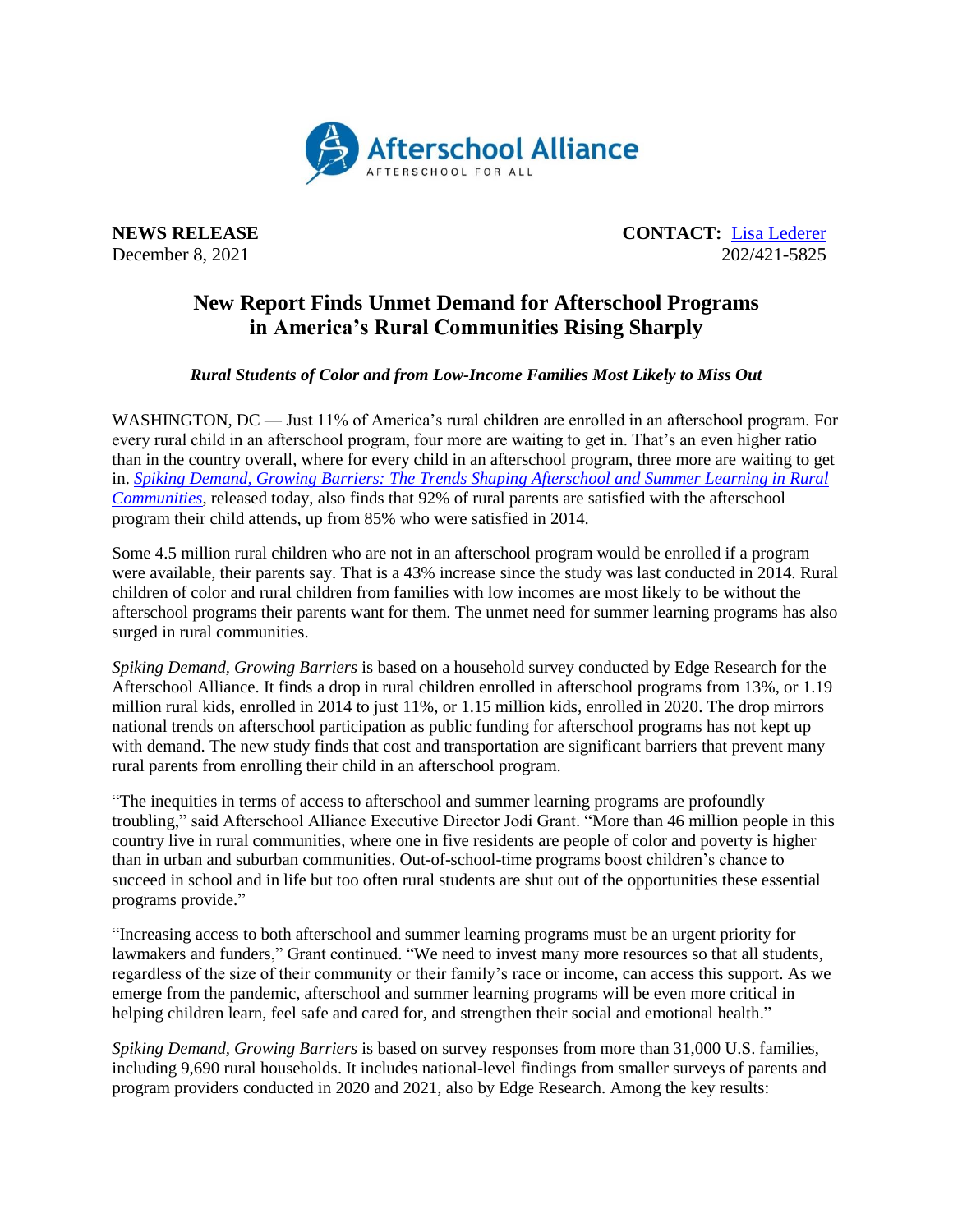- **A growing number of parents in rural communities face barriers to afterschool.** Fifty-five percent of rural families cite cost as a barrier to enrollment in 2020, compared to just 40% who said that in 2014. Fifty percent cite not having a safe way to and from the afterschool program as a barrier to enrollment, compared to 36% who said that in 2014. And 45% cite lack of available programs, compared to 29% who said that in 2014.
- **Rural communities of color and rural families with low incomes have the highest levels of unmet demand for afterschool programs.** While 47% of rural parents overall whose child is not in an afterschool program say they would have liked to enroll her or him, that figure is 59% for rural Black parents; 57% for rural Latino and rural Asian American, Native Hawaiian and Pacific Islander parents; and 52% for rural low-income parents.
- **Rural student enrollment in summer learning programs is growing, but still not nearly meeting the demand**. In 2008, 20% of rural parents reported having a child who participated in a summer program. That figure rose to 28% in the summer of 2013 and 38% in the summer of 2019. But still, today, for every rural child in a summer learning program, two more are waiting to get in. Thirty-five percent of rural parents whose child is not enrolled in a summer program say that cost was an important factor in their decision not to enroll their child, and one in five said a program was not available in their community.
- **Cost is lower for rural programs and offerings more scant.** The average weekly cost for afterschool programs as reported by rural parents is \$69.30, compared to a national average of \$99.40 and an average for families living in non-rural communities of \$106.90. Summer programs, too, cost less in rural communities. Rural students are spending less time in their afterschool programs now than in the past. Fewer rural than urban and suburban parents report that their child's afterschool program offers science, technology, engineering and math (STEM), although more rural parents report programs are offering STEM now than in the past. Today, 70% of rural parents report that their child's afterschool programs offer STEM learning, compared to 66% in 2014.
- **Rural afterschool programs have stepped up during the pandemic to support students and families.** In early July of 2020, more than half of rural afterschool program providers reported that their program was serving as a meal site, delivering meals, or distributing resources to families. By the summer of 2021, 84% of rural programs were physically open in some capacity with more than 9 in 10 providing academic enrichment, outdoor activities, and time for students to interact with peers and two-thirds providing snacks or meals. Thirty-seven percent of rural programs reported having a wait list this spring and 45% had a wait list this summer.
- **Strong majorities of rural parents support public funding for afterschool and summer learning programs.** Eighty-six percent of rural parents support public funding for afterschool in communities that have few opportunities for children and youth; and 86% of rural parents support public funding for summer learning opportunities.

The new study includes a series of recommendations. Among them: grow public awareness about the need for more afterschool programs in rural communities through concerted outreach; improve the accessibility of afterschool programs in rural communities; conduct more research to better understand the views about afterschool programs among rural parents of color; and increase overall support for rural afterschool programs.